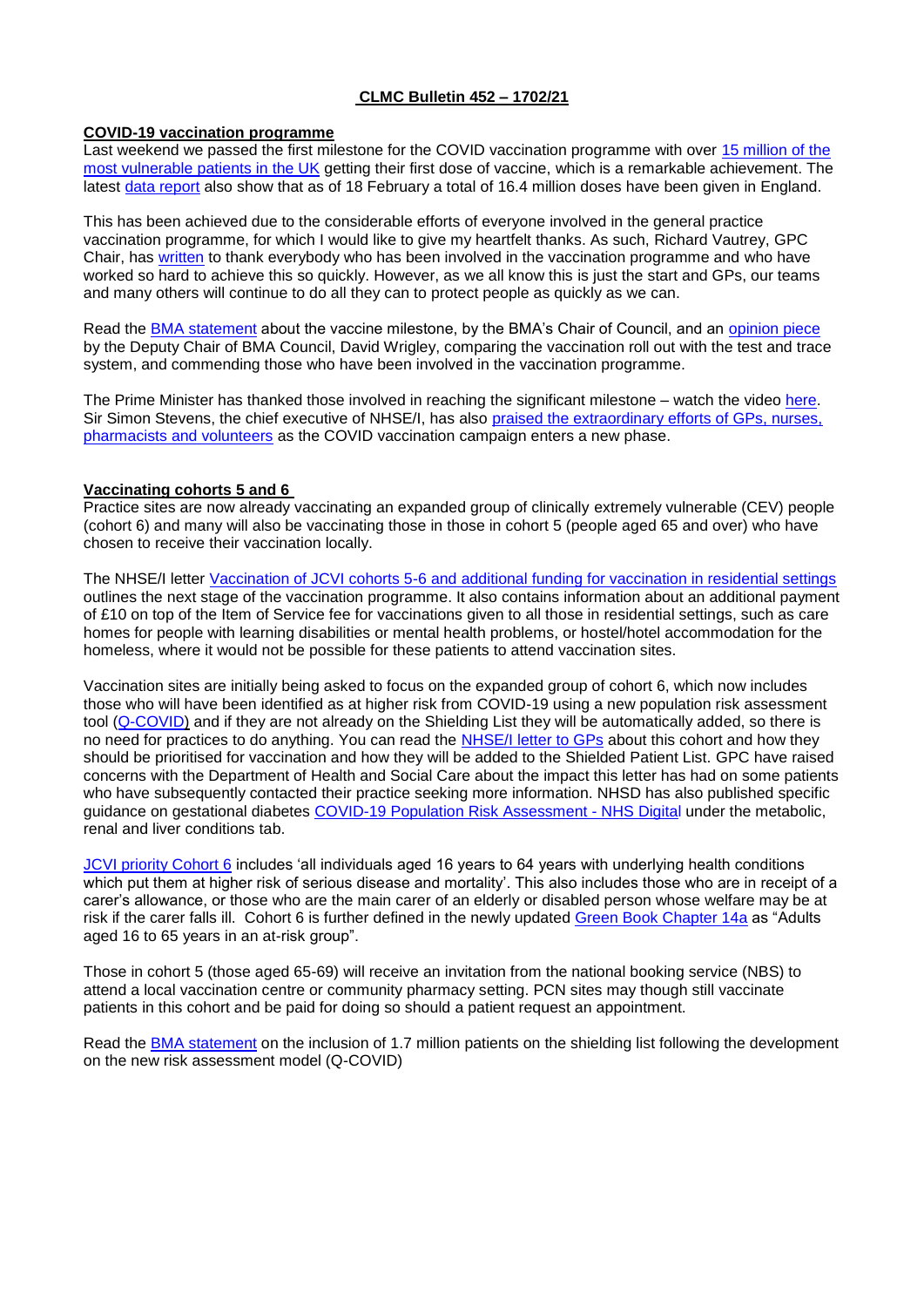## **National pool of Steward Volunteers**

A national pool of Steward Volunteers is available to support non-clinical tasks at vaccination sites, including PCN and community pharmacy sites. These are ready-to-use, unpaid volunteers who are managed, trained and paid expenses by the NHS volunteer responders programme. Steward Volunteers can undertake any tasks which support the smooth running of vaccination sites and would not normally be filled by paid staff. These include managing queues, greeting and directing people, monitoring numbers and overseeing social distancing measures. Primary care sites can access these volunteers by request via their lead employer and volunteers will be provided free of charge to local sites. The maximum shift length is six hours. Read more [here.](https://nhsvolunteerresponders.org.uk/faqs-for-nhs-volunteer-responders/steward-volunteer-questions?utm_source=The%20British%20Medical%20Association&utm_medium=email&utm_campaign=12173753_GP%20ENEWSLETTER%201802201&utm_content=steward%20volunteer&dm_t=0,0,0,0,0)

# **COVID vaccination for healthcare workers**

To support healthcare workers and community based social care workers in priority group 2 to receive their COVID vaccination, you now have the option to book your vaccination appointments in a vaccination centre or community pharmacy through the [NHS COVID-19 vaccination booking service.](https://www.nhs.uk/conditions/coronavirus-covid-19/coronavirus-vaccination/)

You should try booking online first but if this is not possible, you can phone 119 free of charge, 7am to 11pm, seven days a week. As part of the booking process, eligible staff need to self-declare that they are a health or social care worker. You will be able to book this way for a limited period, until 28 February. At your appointment, you will be asked to verbally declare that you are a health or social care worker, the type of role/work you do and the name of your employer/ locum agency. You should also bring ID/proof of employment such as a staff ID badge, a recent payslip or recent letter/email from your employer (dated within the last three months) or a letter of confirmation of locum status from your locum agency.

If you are a self-employed locum, some evidence of being paid for the provision of frontline, patient-facing services, along with photo ID, should be provided.

Read the GPC [guidance on the COVID-19 vaccination programme](https://www.bma.org.uk/advice-and-support/covid-19/gp-practices/covid-19-vaccination-programme) which includes information about what is expected of practices and the support available to enable practices to prioritise vaccine delivery.

## **Retired doctors – return to practice to support the pandemic effort**

Given the intensity of current workload pressures and the mounting backlog of care exacerbated by COVID-19 in the NHS, the BMA has recently updated its online guidance for doctors considering or wishing to [return to](https://www.bma.org.uk/advice-and-support/covid-19/returning-to-the-nhs-or-starting-a-new-role/covid-19-retired-doctors-returning-to-work)  [clinical practice](https://www.bma.org.uk/advice-and-support/covid-19/returning-to-the-nhs-or-starting-a-new-role/covid-19-retired-doctors-returning-to-work) in the short, medium or long term, and for those wishing to specifically support the vaccination [programme.](https://www.bma.org.uk/advice-and-support/covid-19/vaccines/covid-19-vaccination-programme-extra-workforce) This follows consultation with NHSE/I and NHS Professionals.

The NHS is still seeking registered healthcare workers and clinical supervisors for the programme. Doctors can either return to work through the national routes, e.g. NHS Professionals vaccination programme recruitment drive or the GP refresher scheme, or they can approach local employers, e.g. GP practices, primary care networks or their local Integrated Care System lead (usually a hospital / trust).

# **Updated GMC guidance on prescribing**

As many are doing more and more remote consultations, it is important to highlight that the GMC has published [updated guidance on prescribing,](https://www.gmc-uk.org/-/media/documents/prescribing-guidance-before-cie_pdf-85470847.pdf?la=en&hash=EBC2C2FCDD5F7481667629E891F4BFB8A792F59D) to support doctors who are increasingly seeing patients via remote and virtual consultations.

Key updates include:

- New advice for doctors not to prescribe controlled drugs unless they have access to patient records, except in emergencies.
- Stronger advice on information sharing, making it clear that if a patient refuses consent to share information with other relevant health professionals it may be unsafe to prescribe.
- Alignment with the GMC's updated Decision making and consent guidance, highlighting the importance of good two-way dialogue between patients and doctors in all settings.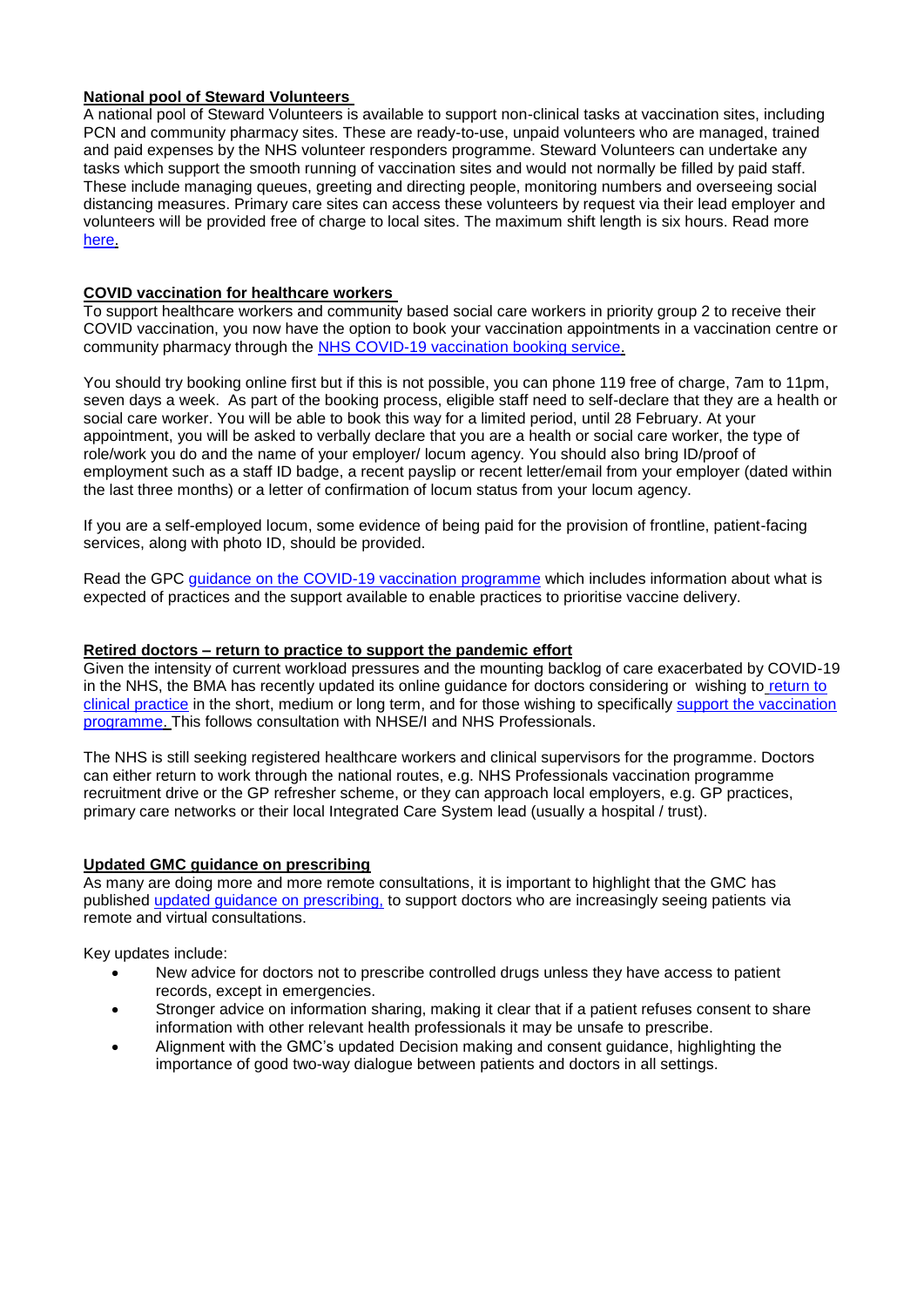## **BMA briefing on White Paper on NHS reform and Integrated Care Systems**

The BMA has produced a new [member briefing](https://www.bma.org.uk/media/3814/bma-member-briefing-gov-nhs-reform-feb-2021.pdf) on the UK Government's White Paper on NHS reform -*[Integration and Innovation: working together to improve health and social care for all](https://assets.publishing.service.gov.uk/government/uploads/system/uploads/attachment_data/file/960548/integration-and-innovation-working-together-to-improve-health-and-social-care-for-all-web-version.pdf)* – which sets out a range of proposals that would see dramatic changes for the NHS in England.

The [briefing](https://www.bma.org.uk/media/3814/bma-member-briefing-gov-nhs-reform-feb-2021.pdf) provides a summary of those changes, the BMA's initial analysis of them, and outlines how the BMA is working to influence the proposed legislation on behalf of members.

The BMA also issued a press response to the publication of the White Paper, [highlighting the unfortunate](https://www.bma.org.uk/bma-media-centre/clinicians-must-be-front-and-centre-in-plans-for-nhs-reform-says-bma)  [timing of the proposals and saying clinicians must be front and centre in plans for NHS reform.](https://www.bma.org.uk/bma-media-centre/clinicians-must-be-front-and-centre-in-plans-for-nhs-reform-says-bma)

### **Protection for Healthcare workers**

The BMA has [co-signed a coalition letter to the Prime Minister,](https://www.rcn.org.uk/about-us/our-influencing-work/open-letters/Letter-to-the-Prime-Minister-on-protecting-health-care-workers-190221) which escalates concerns about protection for healthcare workers – asking for a more precautionary approach. This follows the BMA letter in January to [PHE](https://www.bma.org.uk/media/3659/bma-letter-to-phe-130121.pdf) and [associated comms,](https://www.bma.org.uk/news-and-opinion/doctors-need-enhanced-ppe-now) as well as work have done with others to-date, including the RCN, the [AGP](https://www.bda.uk.com/resource/healthcare-workers-issue-emergency-call-to-matt-hancock-stop-praising-us-and-start-protecting-us.html) [Alliance,](https://www.bda.uk.com/resource/healthcare-workers-issue-emergency-call-to-matt-hancock-stop-praising-us-and-start-protecting-us.html) and the [Shadow Health Secretary.](https://questions-statements.parliament.uk/written-questions?SearchTerm=&DateFrom=19%2F01%2F2021&DateTo=20%2F01%2F2021&AnsweredFrom=&AnsweredTo=&House=Commons&MemberId=4244&Answered=Any&Expanded=True) The BMA also [sent recommendations directly to Trusts in](https://direc.to/fRYU)  [England.](https://direc.to/fRYU)

# **NHSPS- service charges dispute**

The BMA supported five GP practices to bring a legal challenge against NHSPS try to clarify the legal basis for NHSPS's dramatic increases in how service charges are calculated. The BMA now continues to support the same practices to defend legal proceedings brought against them by NHSPS in response to their claims. It is extremely concerning that NHSPS- a company owned by the Department of Health and Social Care- are pursuing this course at a time when frontline doctors are facing a national health crisis.

Through the legal action, NHSPS have admitted that they cannot rely on the Charging Policy in isolation as a legal basis to increase charges- as GPC have said all along. As set out in this [letter](https://www.clevelandlmc.org.uk/website/IGP367/files/bma.pdf) to practices, the BMA now recommends that GP practices facing similar demands for increased service charges that have not been explained to these five practices should insist that NHSPS provide a full explanation of the legal and factual basis on which their charges have been increased. To assist practices, GPC have prepared this template [letter](https://www.clevelandlmc.org.uk/website/IGP367/files/draft.docx) for you to amend as appropriate and send to NHSPS

#### **GPDF: Advice note on Criminal Finances Act 2017 and Corporate Criminal Offences**

This Advice [Note,](https://www.clevelandlmc.org.uk/website/IGP367/files/mazars.pdf) prepared by Mazars at GPDF request, concerning Corporate Criminal Offences (CCOs) and the associated Criminal Finances Act 2017.

Mazars spoke to Sam Dean, the CCO lead at HMRC but did not share the note with him. He was unable to provide any sector specific information due to HMRC's confidentiality policy but reiterated that companies and partnerships ought to bear in mind that CCO enquires could (and would likely) initiate from HMRC investigating other matters within a business and/or the affairs of other entities. Consequently, HMRC does not need to have a focus on the medical profession for it to identify CCO issues. For example, HMRC undertaking a PAYE enquiry of a company or partnership could identify irregularities which result in a CCO offence being investigated; also whilst undertaking a VAT review of a third party, HMRC could identify that the businesses with which it is working have allowed the facilitation of tax evasion.

He emphasised that organisations in the medical sector should keep in mind that the CCO legislation applies to an entire supply chain, and in particular, care should be taken to assess how each associated person could facilitate tax evasion, even if the organisation within the medical profession itself does not.

This piece of legislation is likely to create anxiety for several reasons not least because, where tax evasion is being investigated, HMRC's powers in relation to fraud allow them to assess the position going back 20 years. As the position has not yet been tested in Court, the current directors of a company or members of a partnership or an LMC may not be exempt simply because they were not in post at the time of an offence.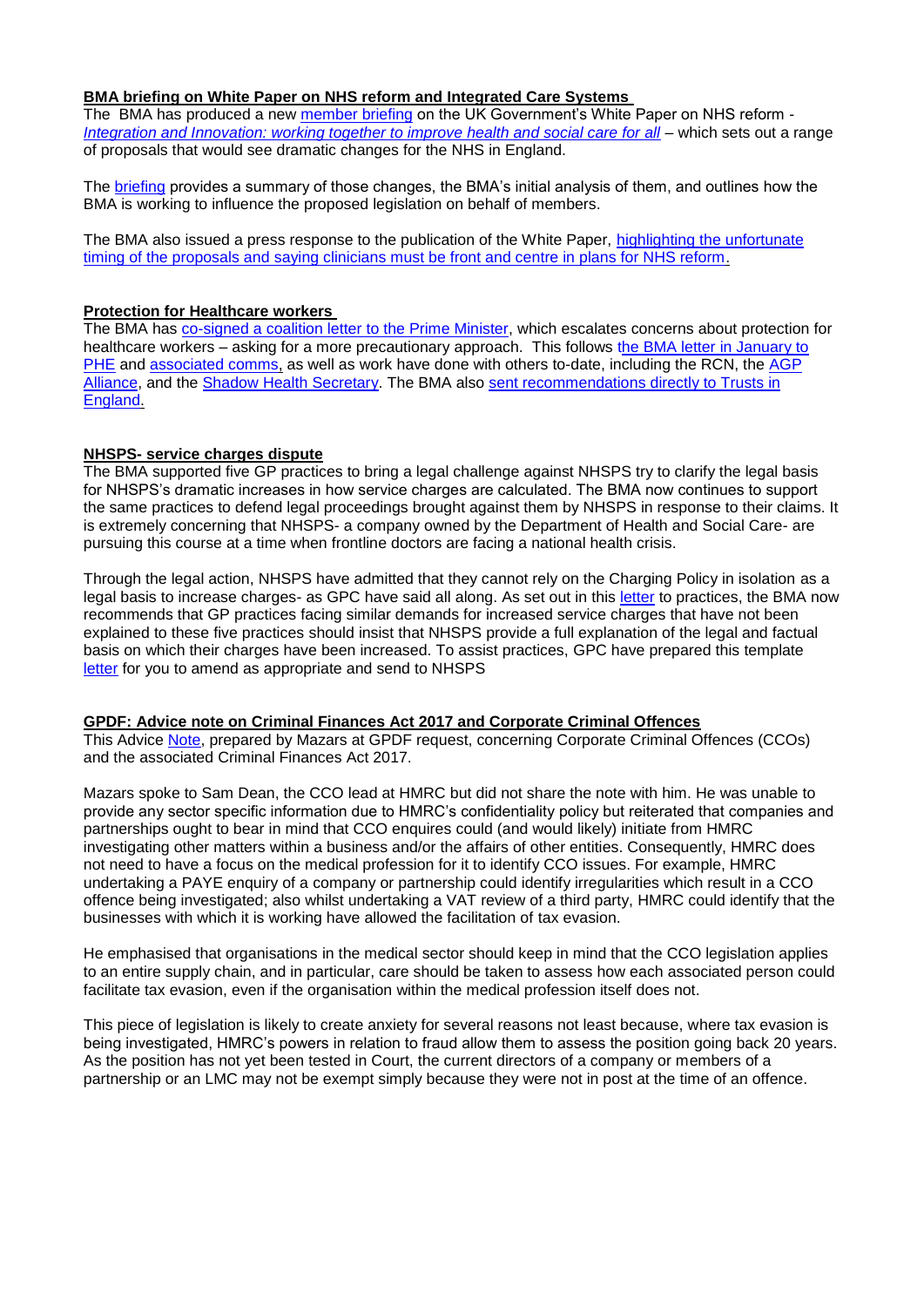## **Lung cancer campaign launch**

Public Health England has launched the next phase of the ['Help Us, Help You' campaign,](https://campaignresources.phe.gov.uk/resources/campaigns/120-help-us-help-you---lung-cancer-symptoms-/overview) urging people to come forward and seek advice if they are worried about possible symptoms. This new stage of the campaign focuses on lung cancer, with the aim of raising awareness about its key symptom – a cough that lasts for three weeks or more. It is hoped that this will encourage those most likely to get lung cancer and who have this symptom, but do not have COVID-19, to contact their GP practice, reminding the public that cancer remains a priority and that the NHS is here to see them safely.

*"A cough for three weeks or more that isn't COVID-19 could be a sign of cancer. Contact your GP practice. However, if you've got a new, continuous cough, contact Test & Trace. #HelpUsHelpYou"*

A campaign toolkit and posters are available free of charge on the **Public Health England (PHE) Campaign** [Resource Centre.](https://campaignresources.phe.gov.uk/resources/campaigns/120-help-us-help-you---lung-cancer-symptoms-/resources)

### **NHS Discharge Medicines Service**

The [NHS Discharge Medicines Service](https://www.england.nhs.uk/primary-care/pharmacy/nhs-discharge-medicines-service/) (DMS) launched this week and is available in all community pharmacies in England. The service has been established to ensure better communication of changes to a patient's medication following discharge, with NHS trusts referring appropriate patients. It is hoped that this will improve outcomes, prevent harm and reduce readmissions.

NHSE/I has published some [resources for the DMS,](https://www.england.nhs.uk/primary-care/pharmacy/nhs-discharge-medicines-service/) including guidance, a cross sector toolkit and training and assessment materials to support clinical teams across community pharmacies, PCNs and hospitals to deliver the service.

The DMS does not replace the role of general practice in managing patients' medicines on discharge. The [cross sector toolkit](https://www.england.nhs.uk/wp-content/uploads/2021/01/B0366-discharge-medicines-toolkit.pdf) includes a checklist for general practices and PCN pharmacy teams, which sets out how to work collaboratively, and provides examples of where the community pharmacy may require information, support and clinical expertise from practices.

### **Online fit note research help**

The DWP is currently developing and improving the current fit note/sicknote uploading system for patients. They would like to give GPs the opportunity to have their say on what they like and don't like in terms of the whole fit note/sicknote process. This will then allow the DWP to make some changes before the system goes Live at the end of March 2021.

Once the system goes live it will be difficult to implement further changes down the line. Hence, now is the time to speak ou[t. Take the survey here](https://hannahroseknowles.typeform.com/to/SqHmf3US) – it will only take about 10 minutes to complete.

#### **GPC Durham/Cleveland elections**

Nominations have **now reopened** to a seat on the General Practitioners Committee (GPC) in our region. The deadline for nominations is **12pm Friday 19 March**. This seat is for a three-year term, 2021-24 sessions, subject to governance structure review. Voting will take place from 22 March to 19 April.

To submit your nomination please visit<https://elections.bma.org.uk/>

Please find further information about the GPC [here](https://www.bma.org.uk/what-we-do/committees/general-practitioners-committee/general-practitioners-committee-uk-overview) and more information about sitting on a BMA committee [here.](https://www.bma.org.uk/what-we-do/committees/committee-information/taking-part-in-a-bma-committee)

For any further questions relating to the role or the GPC please contact [info.gpc@bma.org.uk.](mailto:info.gpc@bma.org.uk) If you have any queries regarding the election process, please contact [elections@bma.org.uk.](mailto:elections@bma.org.uk)

# **Tees Valley Primary Care Training Hub Newsletter**

Welcome to the first edition of the Primary Care Training Hub [newsletter](https://www.clevelandlmc.org.uk/website/IGP367/files/training.pdf) where you can learn about some of the exciting innovations we have been working on as well as some of the upcoming opportunities we have available to your PCN's within the next couple of weeks.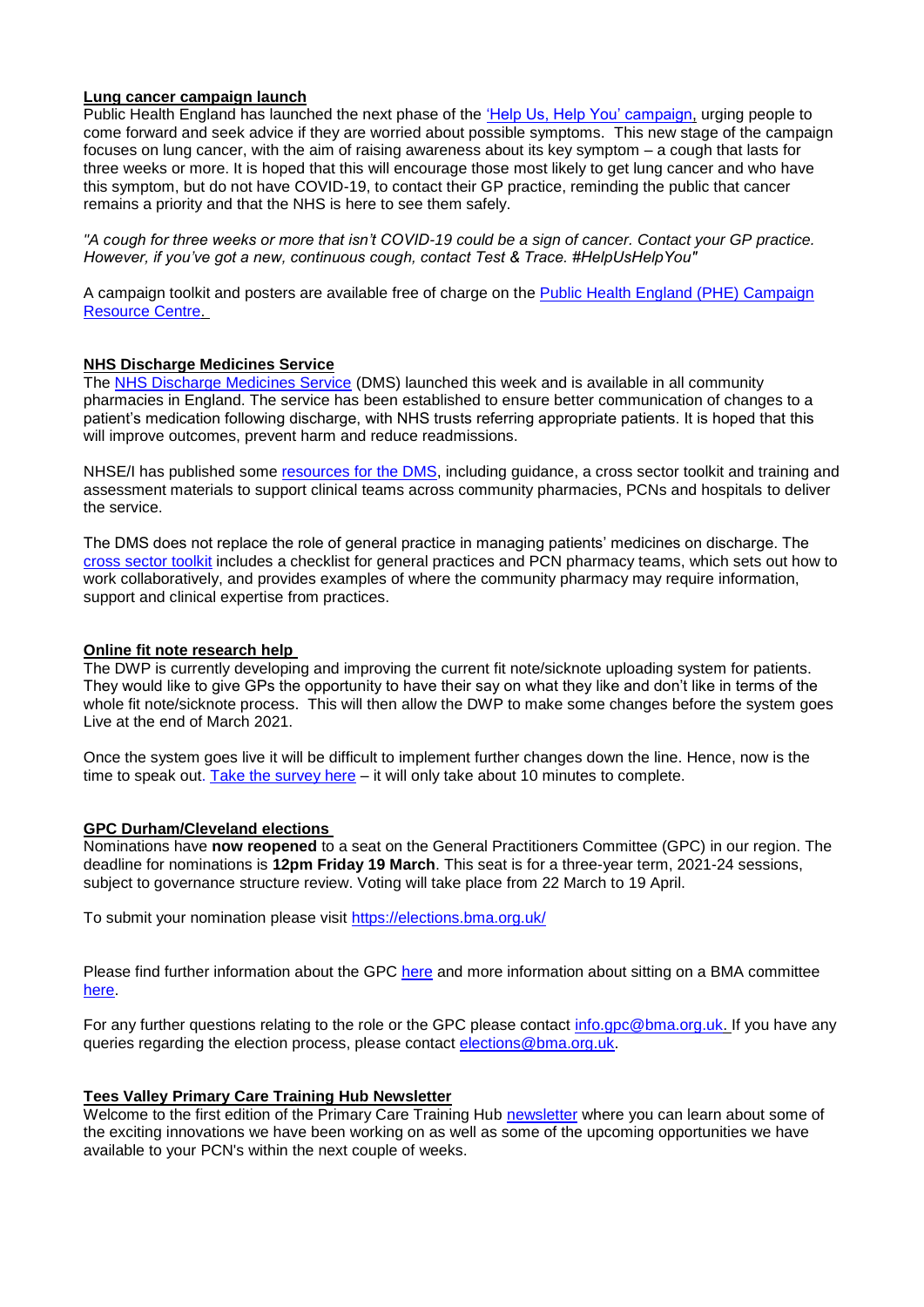#### **GMS Contract Agreement 2021/22 webinar**

Following the recent [contract agreement for 2021/22,](https://www.bma.org.uk/pay-and-contracts/contracts/gp-contract/gp-contract-england-20212022) GPC will be holding two contract virtual roadshows/webinars on the following dates:

 $24^{th}$  February - 19.30-20.30  $25^{th}$  February - 12.30-13.30

Register [here.](https://register.gotowebinar.com/rt/5527732449379810573) A recording of the webinar will be available on the BMA website after the event.

Please note that the various contract values for 2021/22 have been confirmed as follows:

- Global sum will increase by £3.82 (4.1%) to £97.28
- QOF point value will increase by £6.33 (3.3%) to £201.16
- Out of hours adjustment will increase by £0.14 (3.0%) to £4.59

# **GP Retention Scheme Webinar**

A [webinar on the GP Retention Scheme](https://www.bma.org.uk/events/gp-retention-scheme-webinar) will be taking place on *Thursday 25 February* from 7pm – 8.15pm. GPC will be looking at how the GP Retention Scheme works for both employees and employers, tackling some of the common misconceptions about the scheme and hearing from GPs who are currently on the scheme. Speakers include:

Samira Anane, chair (GP and GPC policy lead for Education, training and workforce) Naureen Bhatti (Health Education England) Katie Bramall-Stainer (Retained GP) Jonathan Rial (Retained GP) Paula Wright (Sessional GPs Committee) Tim Morton (GPC)

The session will be of interest to GPs who are considering applying to join the scheme or who would like to know more about it, GP employers and practice managers who would be interested in employing a retained GP and existing Retained GPs who have questions about the scheme or would like to hear some perspectives from other retained GPs and employers.

The webinar will be recorded and will be made available to view on the BMA website during the following week. There will a Q&A session at the end and you can submit any questions in advance to [cscott@bma.org.uk.](mailto:cscott@bma.org.uk) Click [here](https://attendee.gotowebinar.com/register/260773784388124176) to sign up

#### **Mental health and wellbeing – looking after you and your practice team**

## **Leadership Support Circles (National Autumn Offer 2020-2021)**

Leadership Support Circles are part of the National Health and Wellbeing response to Covid19 to support the wellbeing of #OurNHSPeople. They provide evidence-based guidance and tools in a series of short, themed and interactive online sessions based on 10 principles for leading compassionately. Leadership Support Circles are a reflective space for managers at all levels to come together in a multi-disciplinary setting to share their experiences and be heard. Further information and how to register click the link [here](https://people.nhs.uk/event/leadership-circles-autumn-series/)

**GP appraisal leads and GP tutors offer of telephone support conversations** remain for any GP who feels they would like to talk through any aspect of their professional/personal life that has been affected by Covid. To organise a telephone support conversation, either with the appraisal lead or with a GP tutor, please contact the appraisal team, or email [di.jelley@nhs.net](mailto:di.jelley@nhs.net)

**Crisis Coaching & Mentoring:** [Coaching and mentoring sessions are available now](https://nhs.us5.list-manage.com/track/click?u=2bb00c8eecef5a74724810a2d&id=5697e08ec5&e=1f76f620d3) for all NHS and Health and Social Care leaders. Delivered by The Centre for Army Leadership and Meyler Campbell Coaching, these sessions are designed to support with the huge pressure on the ability of the NHS to deliver safe, high-quality care, sharpen focus on meeting the core needs of staff, ensuring wellbeing and sustained motivation to deal with this rapidly changing situation. The intervention will give leaders an understanding of crisis leadership that goes beyond what is necessary, and focused on engagement and motivation through Covid19. Further information and how to register [see link here](https://people.nhs.uk/support-for-leaders/coaching-and-mentoring-for-leaders/)

CLMC continue to [offer wellbeing services via](https://www.clevelandlmc.org.uk/page1.aspx?p=20&t=2) **Validium for ALL working in general practice** within Tees (including locums). We understand that a number of staff have accessed this confidential service and it has been well received.